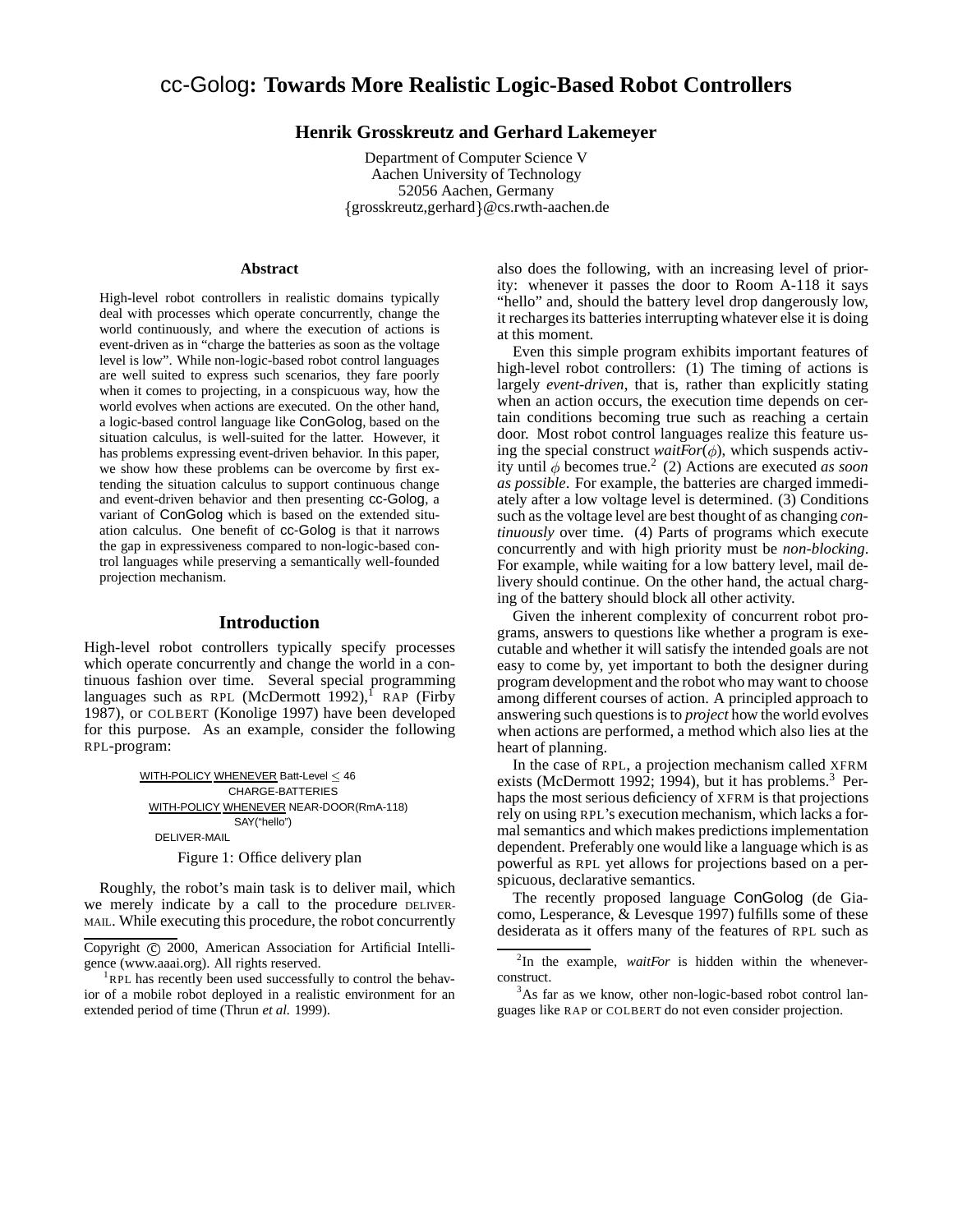concurrency, priorities etc. and, at the same time, supports rigorous projections of plans<sup>4</sup> because it is entirely based on the situation calculus (McCarthy 1963).

It turns out, however, that despite many similarities, Con-Golog in its current form is not suitable to represent robot controllers such as the example above. The main problem is that the existing temporal extensions of the situation calculus such as (Pinto 1997; Reiter 1996) require that the execution time of an action is supplied explicitly, which seems incompatible with event-driven specifications. To solve this problem we proceed in two steps. First we present a new extension of the situation calculus which, besides dealing with continuous change, allows us to model actions which are event-driven by including *waitFor* as a special action in the logic. We then turn to a new variant of ConGolog called cc-Golog, which is based on the extended situation calculus. We study issues arising from the interaction of *waitFor*-actions and concurrency and show how the example-program can be specified quite naturally in cc-Golog with the additional benefit of supporting projections firmly grounded in logic.

The rest of the paper is organized as follows. In the next section, we briefly review the basic situation calculus. Then we show how to extend it to include continuous change and time. After a very brief summary of ConGolog, we present cc-Golog, which takes into account the extended situation calculus. This is followed by a note on experimental results and conclusions.

## **The Situation Calculus**

One increasingly popular language for representing and reasoning about the preconditions and effects of actions is the situation calculus (McCarthy 1963). We will not go over the language in detail except to note the following features: all terms in the language are one of three sorts, ordinary objects, actions or situations; there is a special constant  $S_0$  used to denote the *initial situation*, namely that situation in which no actions have yet occurred; there is a distinguished binary function symbol *do* where  $do(a, s)$  denotes the successor situation to  $s$  resulting from performing the action  $a$ ; relations whose truth values vary from situation to situation are called relational *fluents*, and are denoted by predicate symbols taking a situation term as their last argument; similarly, functions varying across situations are called functional fluents and are denoted analogously; finally, there is a special predicate  $Poss(a, s)$  used to state that action  $a$  is executable in situation s.

Within this language, we can formulate theories which describe how the world changes as the result of the available actions. One possibility is a *basic action theory* of the following form (Levesque, Pirri, & Reiter 1998):

- Axioms describing the initial situation,  $S_0$ .
- Action precondition axioms, one for each primitive action a, characterizing  $Poss(a, s)$ .
- Successor state axioms, one for each fluent  $F$ , stating under what conditions  $F(\vec{x}, do(a, s))$  holds as a function of

what holds in situation s. These take the place of the socalled effect axioms, but also provide a solution to the frame problem (Levesque, Pirri, & Reiter 1998).

- Domain closure and unique name axioms for the actions.
- Foundational, domain independent axioms (Levesque, Pirri, & Reiter 1998).
- 1.  $\forall P.P(S_0) \land [\forall s \forall a.(P(s) \supset P(do(a,s)))] \supset \forall s P(s);$
- 2.  $do(a, s) = do(a', s') \supset a = a' \wedge s = s';^5$
- 3.  $\neg(s \sqsubset S_0);$
- 4.  $s \in do(a, s') \equiv s \subseteq s'$ , where  $s \subseteq s'$  stands for  $(s \sqsubset s') \vee (s = s').$
- 5.  $s \prec s' \equiv s \sqsubset s' \wedge \forall a, s^* \ s \sqsubset do(a, s^*) \sqsubseteq s' \supset$  $Foss(a, s)$

The first is a second-order induction axiom ensuring that the only situations are those obtained from applying  $d\sigma$  to  $S_0$ . The second is a unique names axiom for situations.  $\sqsubseteq$  defines an ordering relation over situations. Intuitively,  $s \sqsubseteq s'$ holds if  $s'$  can be obtained from  $s$  by performing a finite number of actions. Finally,  $s \prec s'$  holds when there is a legal sequence of actions leading from s to s', where legal means that each action is possible.

#### **Continuous Change and Time**

Actions in the situation calculus cause discrete changes and, in its basic form, there is no notion of time. In robotics applications, however, we are faced with processes such as navigation which cause properties like the robot's location and orientation to change continuously over time. In order to model such processes in the situation calculus in a natural way, we add continuous change and time directly to its ontology.

As demonstrated by Pinto and Reiter (Pinto 1997; Reiter 1996), adding time is a simple matter. We add a new sort *real* ranging over the real numbers and, for mnemonic reasons, another sort *time* ranging over the reals as well.<sup>6</sup> In order to connect situations and time, we add a special unary functional fluent *start* to the language with the understanding that *start*(s) denotes the time when situation <sup>s</sup> begins. We will see later how *start* obtains its values and, in particular, how the passage of time is modeled.

A fundamental assumption of the situation calculus is that fluents have a fixed value at every given situation. In order to see that this assumption still allows us to model continuous change, let us consider the example of a mobile robot moving along a straight line in a 1-dimensional world, that is, the robot's location at any given time is simply a real number. There are two types of actions the robot can perform, *startGo(v)*, which initiates moving the robot with speed  $\nu$ , and *endGo* which stops the movement of the robot. Let us denote the robot's location by the fluent *robotLoc*. What should the value of *robotLoc* be after executing *startGo*(*v*) in situation s? Certainly it cannot be a fixed real value, since the position should change over time as long as the robot moves. In fact, the location of the robot at any time after *startGo* $(v)$  (and before the robot changes its velocity) can be

<sup>&</sup>lt;sup>4</sup>In this paper we will use the terms program and plan interchangeably, following McDermott (McDermott 1992) who takes plans to be programs whose execution can be reasoned about by the agent who executes the program.

<sup>&</sup>lt;sup>5</sup>We use the convention that all free variables are implicitly universally quantified.

<sup>&</sup>lt;sup>6</sup>For simplicity, the reals are not axiomatized and we assume their standard interpretations together with the usual operations and ordering relations.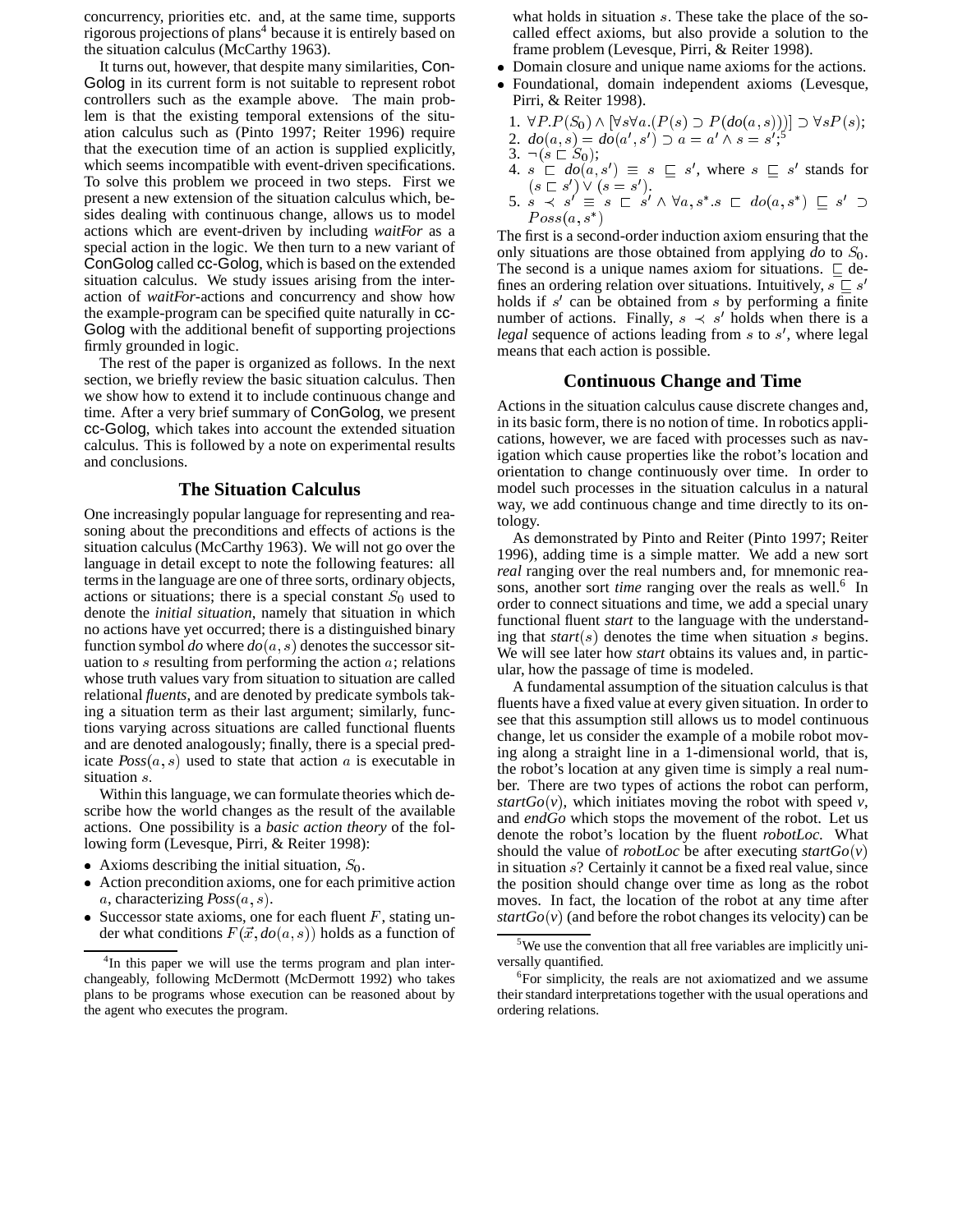characterized (in a somewhat idealized fashion) by the function  $x + v \times (t - t_0)$ , where x is the starting position and  $t_0$ the starting time. The solution is then to take this *function of time* to be the value of *robotLoc*. We call functional fluents whose values are continuous functions *continuous fluents*.

The idea of continuous fluents, which are often called *parameters*, is not new. Sandewall (Sandewall 1989) proposed it when integrating the differential equations into logic, Galton (Galton 1990) investigated similar issues within a temporal logic, and Shanahan considers continuous change in the event calculus (Shanahan 1990). Finally, Miller and Pinto (Miller 1996; Pinto 1997) formulate continuous change in the situation calculus. Here we essentially follow Pinto, in a somewhat simplified form.

We begin by introducing a new sort t-function, whose elements are meant to be functions of time. We assume that there are only finitely many function symbols of type t-function and we require *domain closure and unique names axioms* for them, just as in the case of primitive actions. For our robot example, it suffices to consider two kinds of tfunctions: constant functions, denoted by *constant* $(x)$  and the special linear functions introduced above, which we denote as *linear* $(x, v, t_0)$ .

Next we need to say what values these functions have at any particular time  $t$ . We do this with the help of a new binary function *val*. In the example, we would add the following axioms:

 $val[constant(x), t) = x;$ 

 $val(linear(x, v, t_0), t) = x + v \times (t - t_0).$ 

Let us now turn to the issue of modeling the passage of time during a course of actions. As indicated in the introduction, motivated by the treatment of time in robot control languages like RPL, RAP, or COLBERT, we introduce a new type of primitive action *waitFor* $(\phi)$ . The intuition is as follows. Normally, every action happens immediately, that is, the starting time of the situation after doing  $\alpha$  in  $\delta$  is the same as the starting time of s. The only exception is  $waitFor(\phi)$ : whenever this action occurs, the starting time of the resulting situation is advanced to the earliest time in the future when  $\phi$  becomes true. Note that this has the effect that actions always happen as soon as possible. One may object that requiring that two actions other than *waitFor* must happen at the same time is unrealistic. However, in robotics applications, actions often involve little more than sending messages in order to initiate or terminate processes so that the actual duration of such actions is negligible. Moreover, if two actions cannot happen at the same time, they can always be separated explicitly using *waitFor*.

For the purposes of this paper, we restrict the argument of *waitFor* to what we call a t-form, which is a Boolean combination of closed atomic formulas of the form  $(F \text{ op } r)$ , where  $F$  is a continuous fluent with the situation argument suppressed,  $op \in \{<,=\}$ ,<sup>7</sup> and r is a term of type real (not mentioning *val*). An example is  $\phi = (robotLoc \ge$ 1000). To evaluate a t-form at a situation  $s$  and time  $t$ , we write  $\phi[s, t]$  which results in a formula which is like  $\phi$  except that every continuous fluent F is replaced by  $val(F(s), t)$ . For instance, (*robotLoc*  $\geq 1000$ )[s, t] becomes  $\left( \text{val}( \text{robotLoc}(s), t) \right) > 1000$ . For reasons of space we completely gloss over the details of reifying t-forms within the

language<sup>8</sup> except to note that we introduce t-forms as a new sort and that  $\phi[s, t]$  is short for  $Holds(\phi, s, t)$ , where *Holds* is appropriately axiomatized.

To see how actions are forced to happen as soon as possible, let  $ltp(\phi, s, t)$  be an abbreviation for the formula

 $\phi[s, t] \wedge t \geq start(s) \wedge \forall t'.start(s) \leq t' < t \supset \neg \phi[s, t'],$ that is, t in  $ltp(\phi, s, t)$  is the least time point after the start of s where  $\phi$  becomes true. Then we require that a *waitFor*action is possible iff the condition has a least time point. In practice, this means that it is up to the user to ensure that  $\phi$ has a least time point.

 $Poss(waitFor(\phi), s) \equiv \exists t. \text{ltp}(\phi, s, t).$ 

It is not hard to show that, if  $\exists t \, ltp(\phi, s, t)$  is satisfied, then  $t$  is unique.

We remark that Reiter (1996) introduced a related concept of *least natural time point*. <sup>9</sup> Note, however, that Reiter only considers natural actions (like the bouncing of a ball) which happen whenever they are (physically) *possible*. In contrast, we are concerned with actions which are under the control of the agent including deliberately waiting for an event to occur or to ignore it.

Finally, we need to characterize how the fluent *start* changes its value when an action occurs. The following successor state axiom for *start* captures the intuition that the starting time of a situation changes only as a result of a *waitFor* $(\phi)$ , in which case it advances to the earliest time in the future when  $\phi$  holds.

 $Poss(a, s)$   $\supset$  [*start*(do(a, s)) =  $t \equiv$  $\exists \phi \ldotp a = \textit{waitFor}(\phi) \land \textit{ltp}(\phi, s, t) \lor$ 

 $[\forall \phi \ a \neq \text{waitFor}(\phi) \land t = \text{start}(s)].$ 

Let AX be the set of foundational axioms of the previous section together with the domain closure and unique names axioms for t-functions, the axioms required for t-form's, the precondition axiom for *waitFor*, and the successor state axiom for *start*. Then the following formulas are logical consequences of AX.

#### **Proposition 1:**

*1. The starting time of legal action sequences is monotonically nondecreasing:*

 $\forall s, s' \ s \prec s' \supset start(s) \leq start(s').$ 

*2. Actions happen as soon as possible:*  $[\forall a, s \mathit{.start}(do(a, s)) = start(s)] \lor [\exists \phi \mathit{.}a = waitFor(\phi) \land$  $ltp(\phi, s, start(do(a, s))))$ 

To illustrate the approach, let us go back to the robot example. First, we can formulate a successor state axiom for *robotLoc*:

 $Poss(a, s)$   $\supset$   $[robotLoc(do(a, s)) = y \equiv$  $\exists t_0, v, x \ldots = val(robotLoc(s), t_0) \wedge t_0 = start(s) \wedge$  $([a = startGo(v) \land y = linear(x, v, t_0)]$  $\vee [a = endGo \wedge y = constant(x)] \vee [y = robotLoc(s) \wedge$  $\lnot$   $\lnot \exists v \ a = startGo(v) \lor a = endGo)$ 

In other words, when an action is performed *robotLoc* is assigned either the function *linear* $(x, y, t_0)$ , if the robot starts moving with velocity  $v$  and  $x$  is the location of the robot at situation s, or it is assigned *constant* $(x)$  if the

<sup>9</sup>Similar ideas occur in the context of delaying processes in realtime programming languages like Ada (Burns & Wellings 1991).

<sup>&</sup>lt;sup>7</sup>We freely use  $\leq, \geq$ , and  $>$  as well.

<sup>&</sup>lt;sup>8</sup>See, for example, (Giacomo, Lesperance,  $\&$  Levesque 1999) for details how this can be done.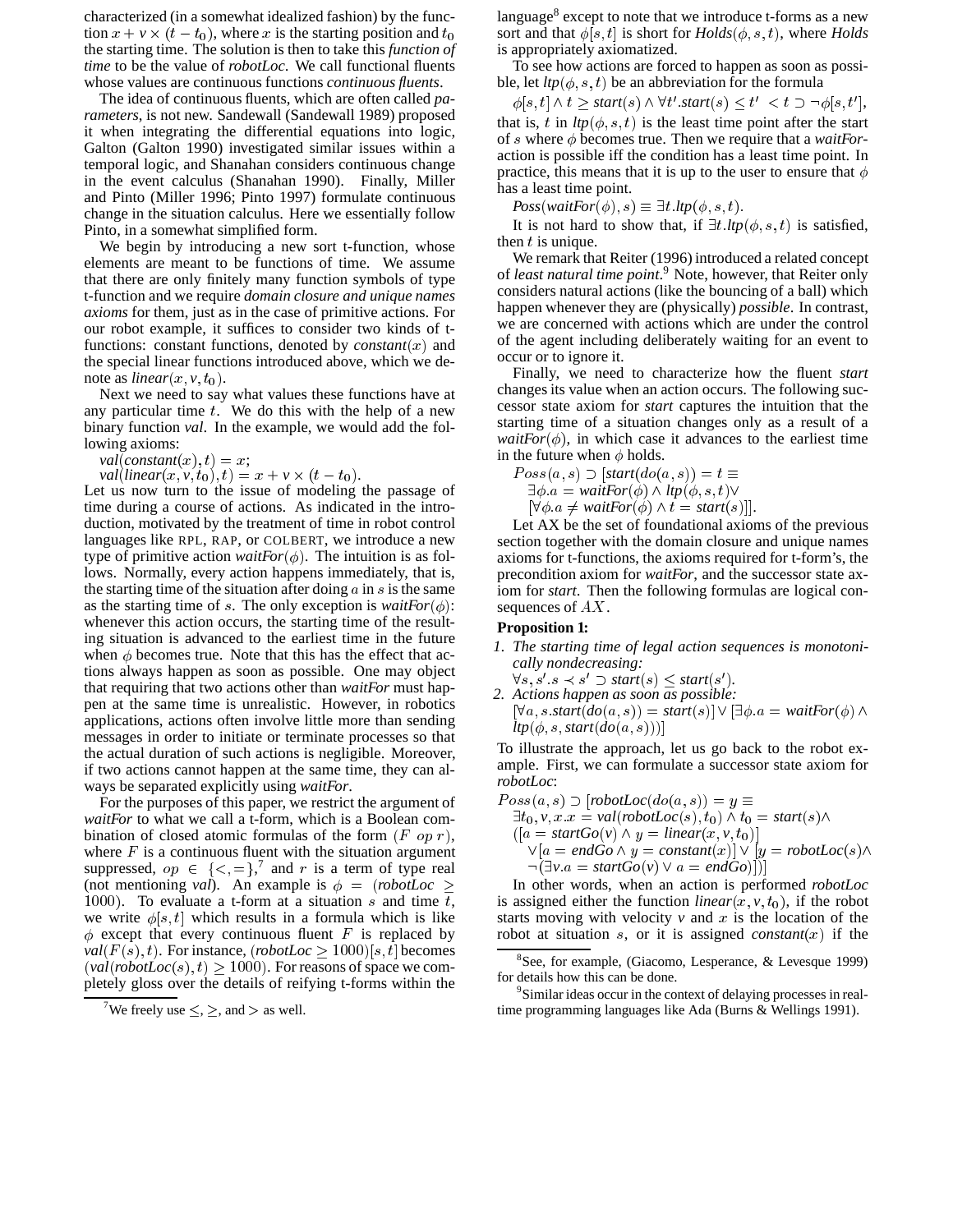robot stops, or it remains the same as in s. Note that  $val(robotLoc(s), t_0)$  is well-defined since every t-function has a name (*constant* or *linear*) with corresponding axioms for *val* as given above.

Let  $\Sigma$  be AX together with the axioms for *val*, the successor state axiom for *robotLoc*, precondition axioms stating that *startGo* and *endGo* are always possible, and the fact  $(robotLoc(S_0) = constant(0))$ , that is, the robot initially rests at position <sup>0</sup>. Let us assume the robot starts moving at speed 50 (cm/s) and then waits until it reaches location 1000 (cm), at which point it stops. The resulting situation is  $s_1 = do(endGo, do(waitFor(robotLoc =$  $1000$ ,  $do(startGo(50), S_0))$ . Then

 $\Sigma$   $\equiv$  *start*(s<sub>1</sub>) = 20  $\land$  *robotLoc*(s<sub>1</sub>) = *constant*(1000). In other words, the robot moves for 20 seconds and stops at location 1000, as one would expect.

In summary, to model continuous change and time in the situation calculus, we have added four new sorts: real, time, t-function (functions of time), and t-form (temporal formulas). In addition, we introduced a special function *val* to evaluate t-functions, a new kind of primitive action *waitFor* together with a domain-independent precondition axiom, and a new fluent *start* (the starting time of a situation) together with a successor state axiom.

## **ConGolog**

ConGolog (Giacomo, Lesperance, & Levesque 1999), an extension of GOLOG (Levesque *et al.* 1997), is a formalism for specifying complex actions and how these are mapped to sequences of atomic actions assuming a description of the initial state of the world, action precondition axioms and successor state axioms for each fluent. Complex actions are defined using control structures familiar from conventional programming language such as sequence, whileloops and recursive procedures. In addition, parallel actions are introduced with a conventional interleaving semantics. Here we confine ourselves to the deterministic fragment of ConGolog. (While nondeterministic actions raise interesting issues, we ignore them for reasons of space. Also note that nondeterminism plays little if any role in languages like RPL.)

| $\alpha$                       | primitive action          |
|--------------------------------|---------------------------|
| φ?                             | test action <sup>10</sup> |
| $seq(\sigma_1, \sigma_2)$      | sequence                  |
| $if(\phi, \sigma_1, \sigma_2)$ | conditional               |
| $while(\phi, \sigma)$          | loop                      |
| $par(\sigma_1, \sigma_2)$      | concurrent execution      |
| $prio(\sigma_1, \sigma_2)$     | prioritized execution     |
| proc $\beta(x)\sigma$          | procedure definition      |

The semantics of ConGolog is defined using the socalled transition semantics, which defines single steps of computation. There is a relation, denoted by the predicate  $Trans(\sigma, s, \delta, s')$ , that associates with a given program  $\sigma$ and situation  $s$  a new situation  $s'$  that results from executing a primitive action in  $s$ , and a new program  $\delta$  that represents what remains of  $\sigma$  after having performed that action. Furthermore, we need to define which configurations  $(\sigma, s)$  are

final, meaning that the computation can be considered completed when a final configuration is reached. This is denoted by the predicate  $Final(\sigma, s)$ .<sup>11</sup>.

For space reasons, we only list a few of the axioms for  $Final$  and  $Trans.$  Note that the semantics is defined for the *non-temporal*situation calculus. Adapting the semantics to the temporal situation calculus of the previous section will be the subject of the next section.

 $Final(\alpha, s) \equiv false$ , where  $\alpha$  is a primitive action  $Final(nil, s) \equiv true$ , where nil is the empty program  $Final(\phi^? , s) \equiv false$  $Final(if(\phi, \sigma_1, \sigma_2), s) \equiv$  $\phi[s] \wedge Final(\sigma_1, s) \vee \neg \phi[s] \wedge Final(\sigma_2, s)$ F inal(par(1; 2); s) F inal(1; s) ^ F inal(2; s)  $Final(prio(\sigma_1, \sigma_2), s) \equiv Final(\sigma_1, s) \wedge Final(\sigma_2, s)$  $I$  rans( $\alpha, s, o, s$ )  $=$  $Poss(\alpha, s) \wedge \delta = nil \wedge s' = do(\alpha, s)$  $I$  rans(nu, s, o, s)  $=$  false  $I \; runs(\varphi_1, s, o, s') = \varphi | s | \wedge o = n \omega \wedge s' = s$  $I$  rans(seq( $\sigma_1, \sigma_2$ ), s, o, s) =  $F$  indi $(\sigma_1, s) \wedge T$  rans $(\sigma_2, s, o, s)$  $\sigma$   $\iota$   $rans(\sigma_1, s, o_1, s_1) \wedge o = seq(o_1, \sigma_2)$  $I \; runs(i) \; (\varphi, \sigma_1, \sigma_2), s, o, s) =$  $\varphi$ [s]  $\wedge$  1  $runs(\sigma_1, s, o, s)$   $\vee$  $\lnot \varphi |s| \wedge \text{I} \text{trans}(\sigma_2, s, o, s)$  $I \; runs(par(\sigma_1, \sigma_2), s, o, s) =$  $\Box \gamma$  ,  $\sigma = par(\gamma, \sigma_2) \land Trans(\sigma_1, s, \gamma, s)$  y  $\exists \gamma . \mathit{o} = par(\sigma_1, \gamma) \land I \; runs(\sigma_2, s, \gamma, s)$ 

Intuitively, a program cannot be in its final state if there is still a primitive action to be done. Similarly, a concurrent execution of two programs is in its final state if both are. As for  $Trans$ , let us just look at par: a transition of two programs working in parallel means that one action of one of the programs is performed.

A final situation  $s'$  reachable after a finite number of transitions from a starting situation is identified with the situation resulting from a possible execution trace of program  $\sigma$ , starting in situation s; this is captured by the predicate  $Do(\sigma, s, s')$ , which is defined in terms of  $Trans^*$ , the transitive closure of *Trans*:

 $D_0(0, s, s) = 10$  I rans  $(0, s, 0, s) \wedge$  F indi $(0, s)$ 

 $I \; \text{rans} \; (0, S, 0 \; , S \; ) \equiv \forall I \; | \ldots \supset I \; (0, S, 0 \; , S \; ) |$ 

where the ellipsis stands for the universal closure of the conjunction of the following formulas:

 $T(\delta, s, \delta, s)$ 

 $IT a n s (0, s, 0, s) \wedge I (0, s, 0, s) \cup I (0, s, 0, s)$ 

Given a program  $\delta$ , proving that  $\delta$  is executable in the initial situation then amounts to proving  $\Sigma \models \exists sDo(\delta, S_0, s)$ , where  $\Sigma$  consists of the above axioms for ConGolog together with a basic action theory in the situation calculus.

## cc-Golog**: a Continuous, Concurrent Golog**

Let us now turn to cc-Golog, which is a variant of deterministic ConGolog and which is founded on our new extension of the situation calculus.

<sup>&</sup>lt;sup>10</sup>Here,  $\phi$  stands for a situation calculus formula with all situation arguments suppressed.  $\phi[s]$  will denote the formula obtained by restoring situation variable s to all fluents appearing in  $\phi$ .

<sup>&</sup>lt;sup>11</sup> Again, we gloss over the issue of reifying formulas and programs in the logical language and refer to (Giacomo, Lesperance, & Levesque 1999) for details.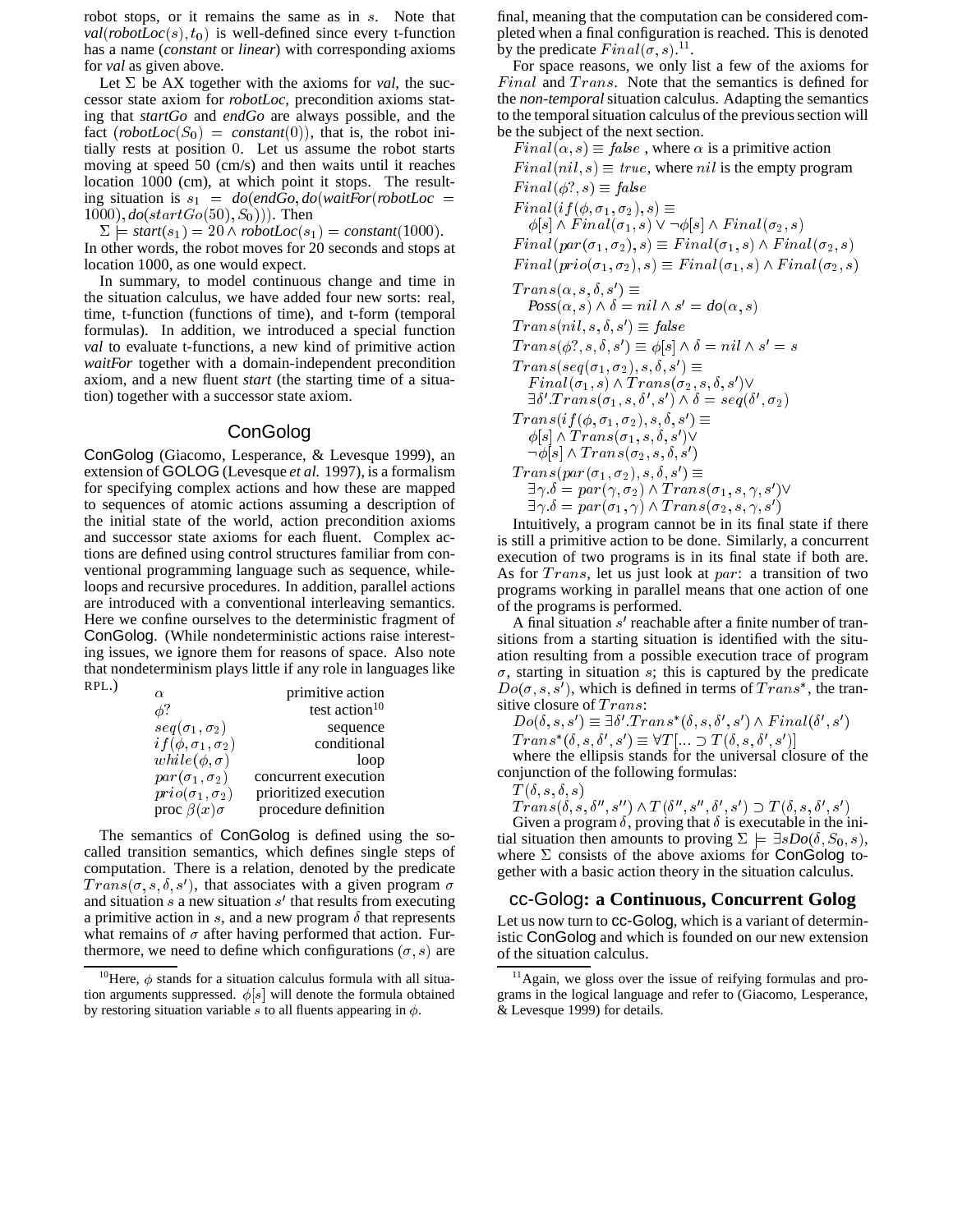First, for reasons discussed below we slightly change the language by replacing the instructions par and prio by the constructs  $tryAll$  and  $with Pol$ , respectively. Intuitively,  $tryAll(\sigma_1, \sigma_2)$  starts executing both  $\sigma_1$  and  $\sigma_2$ ; but unlike par, which requires both  $\sigma_1$  and  $\sigma_2$  to reach a final state, the parallel execution of tryAll stops as soon as *one* of them reaches a final state. As for  $with Pol(\sigma_1, \sigma_2)$ , the idea is that a low priority plan  $\sigma_2$  is executed, which is interrupted whenever the program  $\sigma_1$ , which is called a *policy*, is able to execute. The execution of the whole  $with Pol$  construct ends as soon as  $\sigma_2$  ends. (Note that *prio* is just like with Pol except that for *prio* to end both  $\sigma_1$  and  $\sigma_2$  need to have ended.)

 $tryAll$  and  $withPol$  are inspired by similar instructions in RPL where they have been found very useful in specifying complex concurrent behavior. In particular,  $with Pol$  is useful to specify the execution of a plan while guarding certain constraints. As we will see later, it is quite straightforward to define *par* and *prio* using the new instructions. On the other hand, defining  $tryAll$  and  $with Pol$  in terms of  $par$  and  $prio$ appears to be more complicated. Hence we decided to trade par and prio for their siblings.

Let us now turn to the semantics of cc-Golog, which means finding appropriate definitions for  $Final$  and  $Trans.$ To start with, the semantics remains exactly the same for all those constructs inherited from deterministic ConGolog. Note that this is also true for the new *waitFor*( $\phi$ ), which is treated like any other primitive action.<sup>12</sup> Hence we are left to deal with  $tryAll$  and  $with Pol.$ 

It is straightforward to give  $Final$  its intended meaning, that is,  $tryAll$  ends if one of the two programs ends and  $with Pol$  ends if the second program ends:

 $Final(tryAll(\sigma_1, \sigma_2, s)) \equiv Final(\sigma_1, s)\vee Final(\sigma_2, s)$  $Final(withPol(\sigma_1, \sigma_2), s) \equiv Final(\sigma_2, s)$ 

When considering the transition of concurrent programs, care must be taken in order to avoid conflicts with the assumption that actions should happen as soon as possible, which underlies our new version of the situation calculus. To see why let us consider the following example, where we want to instruct our robot to run a backup at time 8 or 20, whichever comes first. Let us assume we have a continuous fluent *clock* representing time<sup>13</sup> and let *runBackup* be always possible. Given our intuitive reading of  $tryAll$ , we may want to use the following program:

 $seq(tryAll(waitFor(clock = 8), waitFor(clock = 20)),$ *runBackup*)

If we start the program at time  $0$  we would expect to see [*waitFor*(*clock*=8),*runBackup*]

as the only execution trace, since time 8 is reached first. (Recall that  $tryAll$  finishes as soon as one of its arguments finishes.) However, this is not necessarily guaranteed. In fact, the obvious adaptation of ConGolog's  $Trans$ -definition of par to the case of  $tryAll<sup>14</sup>$  also yields the trace

## [*waitFor*(*clock*=20),*runBackup*].

This is because there simply is no preference enforced between the two *waitFor*-actions. As the following definition shows, it is not hard to require that actions which can be executed earlier are always preferred, restoring the original idea that actions should happen as soon as possible.

$$
\begin{array}{l} Trans(tryAll(\sigma_1, \sigma_2), s, \delta, s') \equiv \\ \neg Final(\sigma_1, s) \land \neg Final(\sigma_2, s) \land \\ \exists \delta_1 \cdot Trans(\sigma_1, s, \delta_1, s') \land \delta = tryAll(\delta_1, \sigma_2) \land \\ \forall \delta_2, s_2 \cdot Trans(\sigma_2, s, \delta_2, s_2) \supset start(s') \le start(s_2) ] \\ \lor \exists \delta_2 \cdot Trans(\sigma_2, s, \delta_2, s') \land \delta = tryAll(\sigma_1, \delta_2) \land \\ \forall \delta_1, s_1 \cdot Trans(\sigma_1, s, \delta_1, s_1) \supset start(s') < start(s_1) ] \end{array}
$$

We are left with defining  $Trans$  for  $with Pol$ . To see what is involved, let us consider the following example

#### $with Pol(watchB, deliver Mail)$ , where

 $watchB = seq(waitFor(battLevel \leq 46), chargeBatt).$ The idea is to deliver mail and, with higher priority, watch for a low battery level, at which point the batteries are charged. In the discussion of a similar scenario written in RPL, we already pointed out that the *waitFor*-action should not block the mail delivery even though it belongs to the high priority policy. On the other hand, once the routine for charging the batteries starts, it should not be interrupted, that is, it should run in blocking mode, which should also hold for possible *waitFor*-actions it may contain such as waiting for arrival at the docking station. It turns out that it suffices to arrange in the semantics of  $Trans$  that occurrences of *waitFor* within a policy are considered non-blocking. As we will see below, the effect of a policy running in blocking mode is definable by other means.

Interestingly, the resulting axiom is almost identical to that of  $tryAll$ : the main difference is that  $\leq$  is replaced by  $\langle$  in the last line. This ensures that  $\sigma_1$  takes precedence if both  $\sigma_i$  are about to execute an action at the same time.

$$
Trans(withPol(\sigma_1, \sigma_2), s, \delta, s') \equiv \neg Final(\sigma_2, s) \land \n\exists \delta_1 \cdot Trans(\sigma_1, s, \delta_1, s') \land \delta = withPol(\delta_1, \sigma_2) \land \n\forall \delta_2, s_2 \cdot Trans(\sigma_2, s, \delta_2, s_2) \supset start(s') \le start(s_2) \n\lor \exists \delta_2 \cdot Trans(\sigma_2, s, \delta_2, s') \land \delta = withPol(\sigma_1, \delta_2) \land \n\forall \delta_1, s_1 \cdot Trans(\sigma_1, s, \delta_1, s_1) \supset start(s') < start(s_1)
$$

This then ends the discussion of the semantics of  $Trans$ in cc-Golog.  $Trans^*$  and  $Do(\delta, s, s')$  are defined the same way as in ConGolog.

One issue left open is to show how a policy can run in blocking mode. This can be arranged using the macro  $withCtrl(\phi, \sigma)$ , which stands for  $\sigma$  with every primitive action or test  $\alpha$  replaced by  $if(\phi, \alpha, false?)$ .<sup>15</sup>

Intuitively with  $Ctrl(\phi, \sigma)$  executes  $\sigma$  as long as  $\phi$  is true, but gets blocked otherwise. As the following example shows, the effect of a policy in blocking mode is obtained by having the truth value of  $\phi$  be controlled by the policy and using the  $withCtrl(\phi, \sigma)$ -construct in the low priority program.

This leads us, finally, to the specification of our initial example in cc-Golog. In the following we assume a fluent wheels, which is initially *true*, set *false*

<sup>&</sup>lt;sup>12</sup>The reader familiar with ConGolog may wonder whether a test action  $\phi$ ? is the same as *waitFor*( $\phi$ ). This is not so. Roughly, the main difference is that tests have no effect on the world while *waitFor* advances the time.

 $13$ This can be modeled using a simple linear function, but we ignore the details here.

<sup>&</sup>lt;sup>14</sup>Roughly, replace par by try All and add  $\neg Final(\sigma_1, s)$  and  $\neg Final(\sigma_2, s)$  as additional conjuncts in the definition's R.H.S.

<sup>&</sup>lt;sup>15</sup>We remark that  $if(\phi, \alpha, false?)$  can only lead to a transition if  $\phi$  is true in the current situation at which point  $\alpha$  is executed immediately. This is essentially due to the fact that  $false$ ? is neither  $Final$  nor can it ever lead to a transition.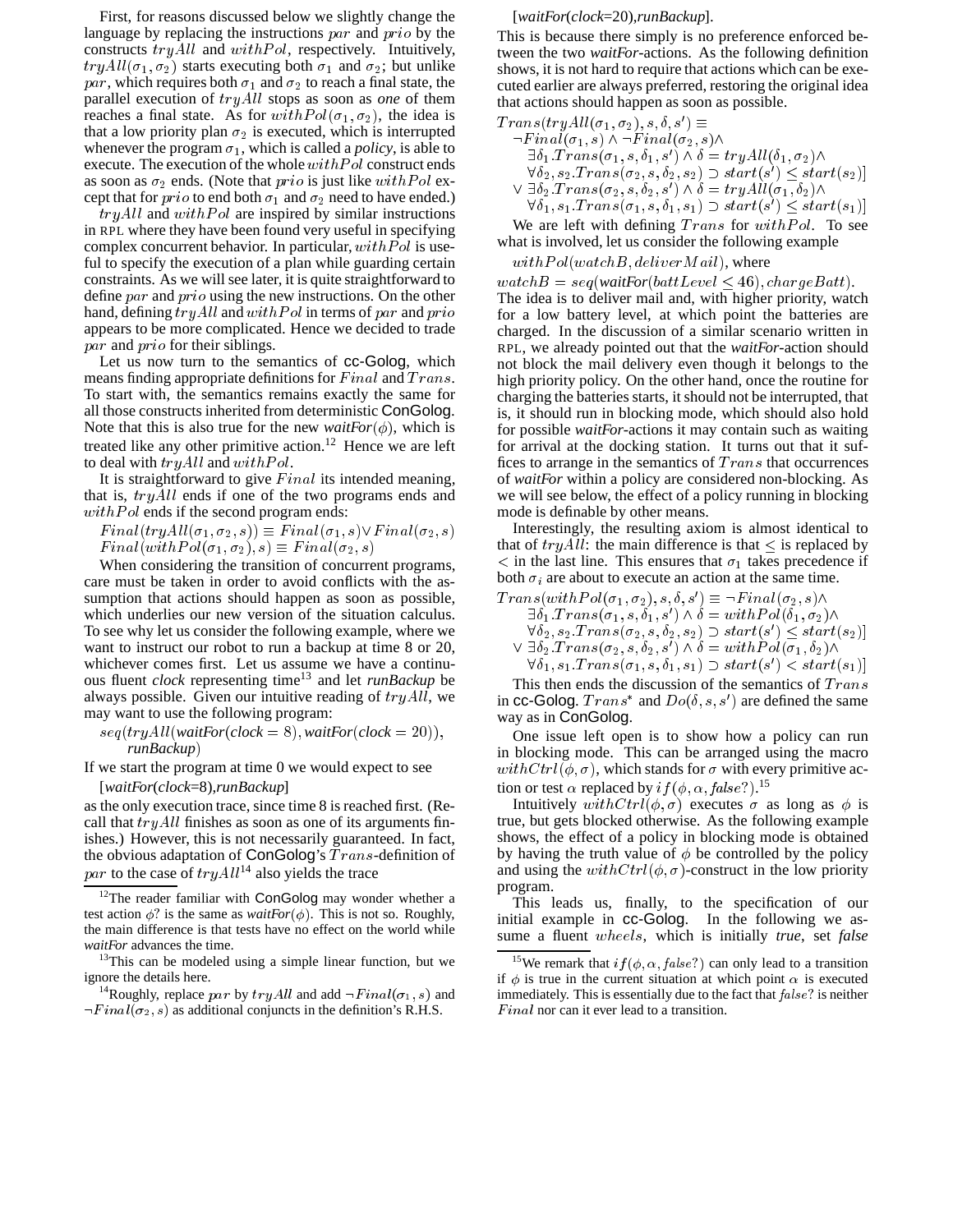by grabWhls, and reset by the action releaseWhls. We also use  $whenever(\phi, \sigma)$  as shorthand for while(true,  $seq(waitFor(\phi), \sigma)$ ).

| with Pol(whenever(battLevel < 46,                     |
|-------------------------------------------------------|
| $seq(graphWhls, chargeBatteries, releaseWhls)^{16}),$ |
| $with Pol(whenever (near Door A-118,$                 |
| $seq(say(hello), waitFor(\neg nearDoorA-118)))$       |
| withCtrl (wheels, deliver Mail)))                     |

Figure 2: The introductory example as a cc-Golog plan.

In this program, the outermost policy is waiting until the battery level drops to <sup>46</sup>. At this point, a grabW heels is immediately executed, which blocks the execution of the program deliverM ail. It is only after the complete execution of *chargeBatteries* that wheels gets released so that  $deliver Mail$  may resume execution (if, while driving to the battery docking station, the robot passes by Room A-118, it would still say "hello").

Note that the cc-Golog-program is in a form very close to the original RPL-program we started out with. Hence we feel that cc-Golog is a step in the right direction towards modeling more realistic domains which so far could only be dealt with in non-logic-based approaches. Moreover, with their rigorous logical foundation, it is now possible to make provable predictions about how the world evolves when executing cc-Golog-programs. (See also the next section on experimental results.)

Finally, let us briefly consider how  $par$  and  $prio$ which we dropped in favor of  $tryAll$  and  $with Pol$ are definable within cc-Golog. Let us assume fluents  $f \,lg_i$  which are initially *false* and set *true* by  $\text{set} \,Flg_i$ . Then we can achieve what amounts to  $par(\sigma_1, \sigma_2)$  by  $tryAll(seq(\sigma_1, setFlag1, flag2?), seq(\sigma_2, setFlag2, flag1?)).$ Note that the testing of the flags at the end of each program forces that both  $\sigma_i$  need to finish. Similarly, prio can be defined as  $with Pol(seq(\sigma_1, setFlag), seq(\sigma_2, flag)).$ 

We end this section with some remarks on Reiter's proposal for a temporal version of GOLOG (Reiter 1998),  $17$ which makes use of a different temporal extension of the situation calculus (Pinto 1997; Reiter 1996). Roughly, the idea is that every primitive action has as an extra argument its execution time. E.g., we would write *endGo*(20) to indicate that *endGo* is executed at time <sup>20</sup>. It turns out that this explicit mention of time is highly problematic when it comes to formulating programs such as the above. Consider the part about saying "hello" whenever the robot is near Room A-118. In Reiter's approach, the programmer would have to supply a temporal expression as an argument of the *say*action. However, it is far from obvious what this expression would look like since it involves analyzing the mail delivery subprogram as well as considering the odd chance of a battery recharge. In a nutshell, while Reiter's approach forces the user to figure out when to act, we let cc-Golog do the work. — As a final aside, we remark that *waitFor*actions allow us to easily emulate Reiter's approach within our framework.



Figure 3: The robot environment

# **Experimental Results**

Although the definition of cc-Golog requires second-order logic, it is easy to implement a PROLOG interpreter for cc-Golog, just as in the case of the original ConGolog.<sup>18</sup> In order to deal with the constraints implied by the  $waitFor$ instruction, we have made use of the ECRC Common Logic Programming System Eclipse 4.2 and its built-in constraint solver library (similar to Reiter (Reiter 1998)).

In order to evaluate the performance of our cc-Golog interpreter, we used it to project the (slightly modified) example of (Beetz & Grosskreutz 1998), where the XFRM framework (McDermott 1992; 1994) is used to deal with continuous change. Here, a mobile robot is to deliver letters in the environment depicted in Figure 3. At the same time, it has to monitor the state of the environment, that is, it has to check whether doors are open. As soon as it realizes that the door to A-113 is open, it has to interrupt its actual delivery in order to deliver an urgent letter to A-113. This is specified as a policy that leads the robot inside A-113 as soon as the opportunity is recognized. Similar to (Beetz & Grosskreutz 1998)), we approximated the robot's trajectory by polylines, consisting of the starting location, the goal location and a point in front of and behind every passed doorway.

```
withPol(whenever(inHallway,
```

```
[say(enterHW),
 tryAll(
   [whenever(nearDoor(a-114+117),
     [chkDr(a114),chkDr(a117),false?])],
   [whenever(nearDoor(a-113+118),
     [chkDr(a113),chkDr(a118),false?])],
     ...
   [waitFor(leftHallway), say(leftHW)])]),
withPol([useOpp?,gotoRoom(a-113),
         deliverUrgentMail],
  [gotoRoom(a-118),giveMail(gerhard)]))).
```
Note that in the implementation, we used PROLOG lists ([a1,a2,...]) instead of  $seq(a_1, a_2, ...)$ . The outer policy is activated whenever the robot enters the hallway. It concurrently monitors whether the robot reaches a location near two opposite doors, at which point it checks whether the doors are open or not. If A-113 is detected to be open, the fluent useOpp is set true (by procedure chkDr). The policy is deactivated when the robot leaves the hallway. The inner policy is activated as soon as useOpp gets true. Its purpose is to use the opportunity to enter A-113 as soon as

<sup>&</sup>lt;sup>16</sup>seq( $\sigma_1, \sigma_2, \sigma_3$ ) is a shorthand for seq( $\sigma_1$ , seq( $\sigma_2, \sigma_3$ )). We will also use a similar shorthand for  $tryAll$ .

 $17$ While the paper is about sequential GOLOG, the extension to ConGolog is straightforward.

<sup>&</sup>lt;sup>8</sup>The subtle differences between the second order axiomatization of ConGolog and a PROLOG implementation are discussed in (Giacomo, Lesperance, & Levesque 1999).